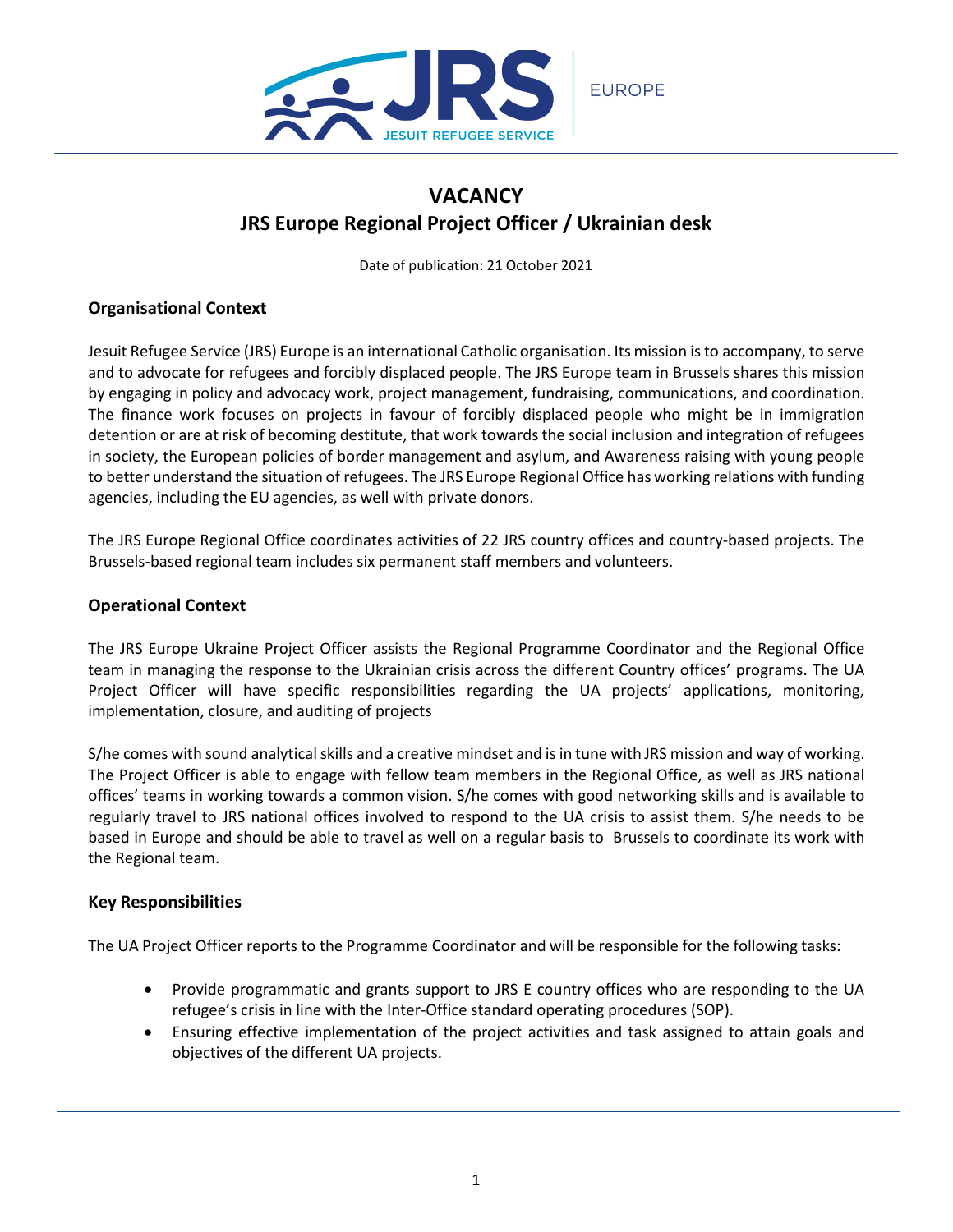

- Overseeing project work-plan performance, participating in project planning, budgeting, implementation, monitoring and reporting. Conducts visits to country and project offices on a regular basis for programme monitoring and support.
- Participates in and/or leads country meetings or workshops as needed and/or requested.
- Provides capacity-building support to offices and projects as necessary and/or requested.
- Communicates regularly with the JRS E Office team, keeping them abreast of all major issues and programmatic developments within the country offices responding to the UA crisis.

#### Project implementation:

- Support Country offices to plan for their UA projects.
- Developing project proposals and project documentation.
- Supporting the JRS E Country offices in all aspects of the project implementation.
- Establish monitoring and evaluation systems including indicators.
- Report on project activities according to project timeframes.
- Prepare financial and narrative reports.
- Do monitoring and supervision of activities implemented in the project's sites to ensure effective implementation.
- Participate in project review.

### **Qualifications and Experience**

The post-holder will have the following essential experiences, skills, knowledge, and abilities:

- Permission to work in Belgium.
- University studies in international relations, politics, business administration, law or equivalent.
- Specific studies in international development, human rights, migration...
- Proven experience working in Humanitarian emergencies.
- Proven experience and substantive understanding of NGO budgeting, accounting, and reporting.
- Proven experience managing private and public grants.
- Ability to work effectively in a cross-cultural environment with a multi-national staff.
- Excellent interpersonal, communication and presentation skills.
- A positive, constructive attitude to meeting challenges, solving problems, and identifying opportunities.
- Ability to manage several tasks simultaneously in a busy office environment and to meet deadlines.
- Availability to travel to country offices in Europe.

### **Core Values and Ethics**

- Enthusiasm for the mission of JRS and willingness to advocate based on the JRS mission and vision.
- High integrity and honesty.
- Field experience in working with refugees, migrants or vulnerable social groups is highly valued.
- Previous professional experience with a faith-based organization is an asset.